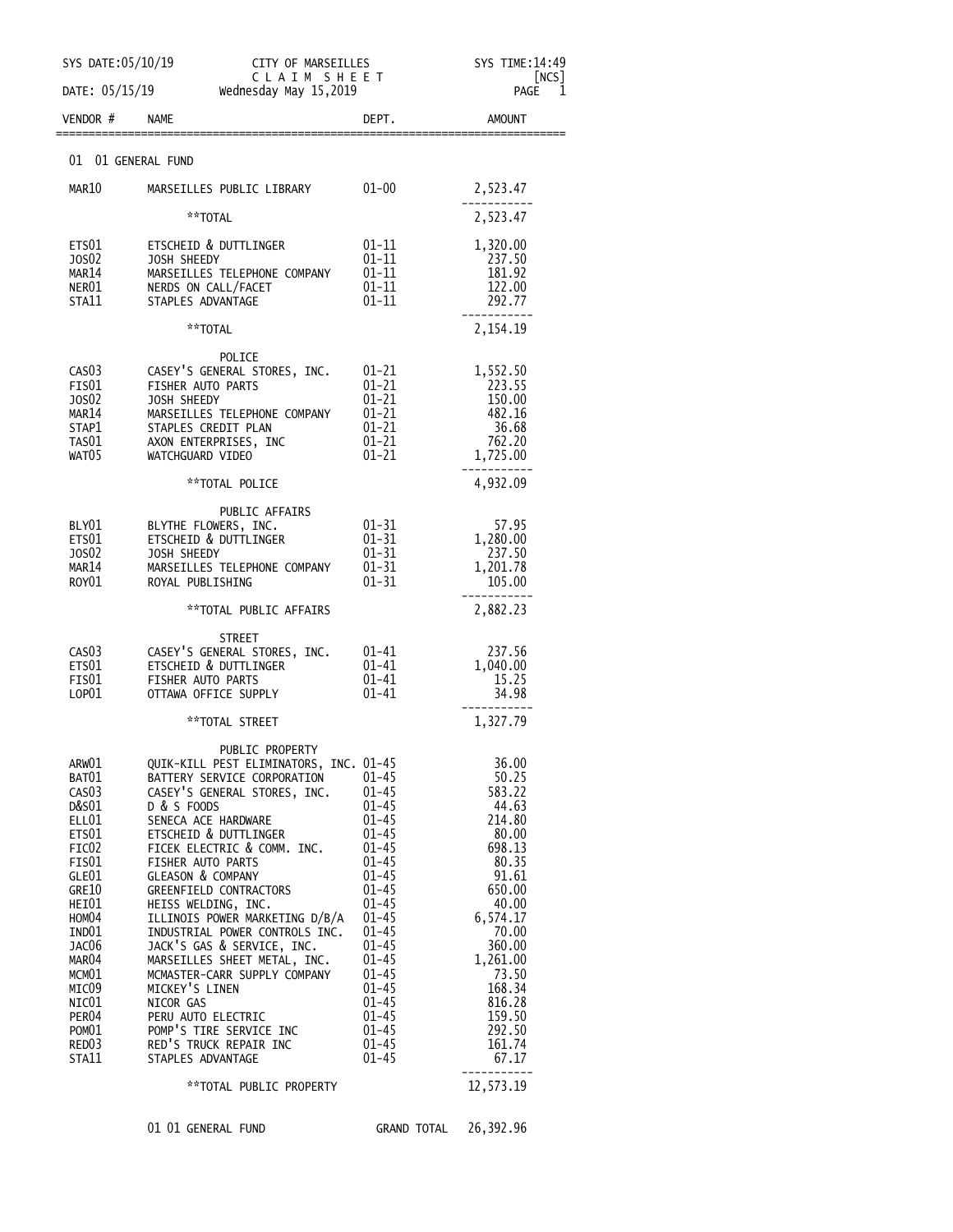| SYS DATE:05/10/19<br>CITY OF MARSEILLES<br>C L A I M S H E E T<br>DATE: 05/15/19<br>Wednesday May 15,2019 |                                                                                                                                                                                                                                                 | SYS TIME: 14:49<br>[NCS]<br>PAGE 2 |                                                                                       |
|-----------------------------------------------------------------------------------------------------------|-------------------------------------------------------------------------------------------------------------------------------------------------------------------------------------------------------------------------------------------------|------------------------------------|---------------------------------------------------------------------------------------|
| VENDOR $#$ NAME                                                                                           |                                                                                                                                                                                                                                                 | DEPT.                              | AMOUNT                                                                                |
|                                                                                                           | 07 07 PUBLIC COMFORT STATION                                                                                                                                                                                                                    |                                    |                                                                                       |
|                                                                                                           | ALSO1 AL'S PLUMBING & HEATING, INC. 07-00                                                                                                                                                                                                       |                                    | 190.00                                                                                |
|                                                                                                           | **TOTAL                                                                                                                                                                                                                                         |                                    | 190.00                                                                                |
|                                                                                                           | 07 07 PUBLIC COMFORT STATION GRAND TOTAL 190.00                                                                                                                                                                                                 |                                    |                                                                                       |
| LAB01                                                                                                     | LABOR LOCAL 393                                                                                                                                                                                                                                 | $10 - 00$                          | 500.00                                                                                |
|                                                                                                           | **TOTAL                                                                                                                                                                                                                                         |                                    | 500.00                                                                                |
|                                                                                                           | 10 10 DRUG & DUI ENFORCEMENT GRAND TOTAL 500.00                                                                                                                                                                                                 |                                    |                                                                                       |
| MAR10                                                                                                     | MARSEILLES PUBLIC LIBRARY 14-00                                                                                                                                                                                                                 |                                    | 518.67                                                                                |
|                                                                                                           | **TOTAL                                                                                                                                                                                                                                         |                                    | 518.67                                                                                |
|                                                                                                           |                                                                                                                                                                                                                                                 | <b>GRAND TOTAL</b>                 | 518.67                                                                                |
| ELL01<br>FIC02<br>FIS01<br>GLE01<br>IND01<br>MCM01<br>NIC $01$<br>REV01                                   | CASO3 CASEY'S GENERAL STORES, INC. 17-00<br>FISHER AUTO PARTS<br>FISHER AUTO PARTS<br>GLEASON & COMPANY<br>$17 - 00$<br>$17 - 00$<br>INDUSTRIAL POWER CONTROLS INC. 17-00<br>MCMASTER-CARR SUPPLY COMPANY 17-00<br>NICOR GAS<br>REVERE ELECTRIC | $17 - 00$<br>$17 - 00$<br>17-00    | 17.00<br>51.97<br>698.12<br>19.93<br>$195.90$<br>$518.00$<br>63.78<br>77.03<br>315.92 |
|                                                                                                           | **TOTAL                                                                                                                                                                                                                                         |                                    | 1,957.65                                                                              |
|                                                                                                           | 17  17 RECREATION FUND                                                                                                                                                                                                                          | GRAND TOTAL 1,957.65               |                                                                                       |
|                                                                                                           | ETS01 ETSCHEID & DUTTLINGER                                                                                                                                                                                                                     | 22-00 13,043.00                    |                                                                                       |
|                                                                                                           | **TOTAL                                                                                                                                                                                                                                         |                                    | 13,043.00                                                                             |
|                                                                                                           | 22 22 TIF I                                                                                                                                                                                                                                     | GRAND TOTAL 13,043.00              |                                                                                       |
| ETS01<br>GAS01                                                                                            | ETSCHEID & DUTTLINGER<br>GASVODA & ASSOCIATES, INC.                                                                                                                                                                                             | $23 - 00$<br>$23 - 00$             | 811.00<br>924.00                                                                      |
|                                                                                                           | **TOTAL                                                                                                                                                                                                                                         |                                    | 1,735.00                                                                              |
|                                                                                                           | 23 23 TIF II                                                                                                                                                                                                                                    | GRAND TOTAL                        | 1,735.00                                                                              |
| ETS01                                                                                                     | ETSCHEID & DUTTLINGER                                                                                                                                                                                                                           | $25 - 00$                          | 560.00                                                                                |
|                                                                                                           | **TOTAL                                                                                                                                                                                                                                         |                                    | 560.00                                                                                |
|                                                                                                           | 25 25 TIF IV                                                                                                                                                                                                                                    | GRAND TOTAL                        | 560.00                                                                                |
| ETS01                                                                                                     | ETSCHEID & DUTTLINGER                                                                                                                                                                                                                           | $26 - 00$                          | 520.00                                                                                |
|                                                                                                           | **TOTAL                                                                                                                                                                                                                                         |                                    | 520.00                                                                                |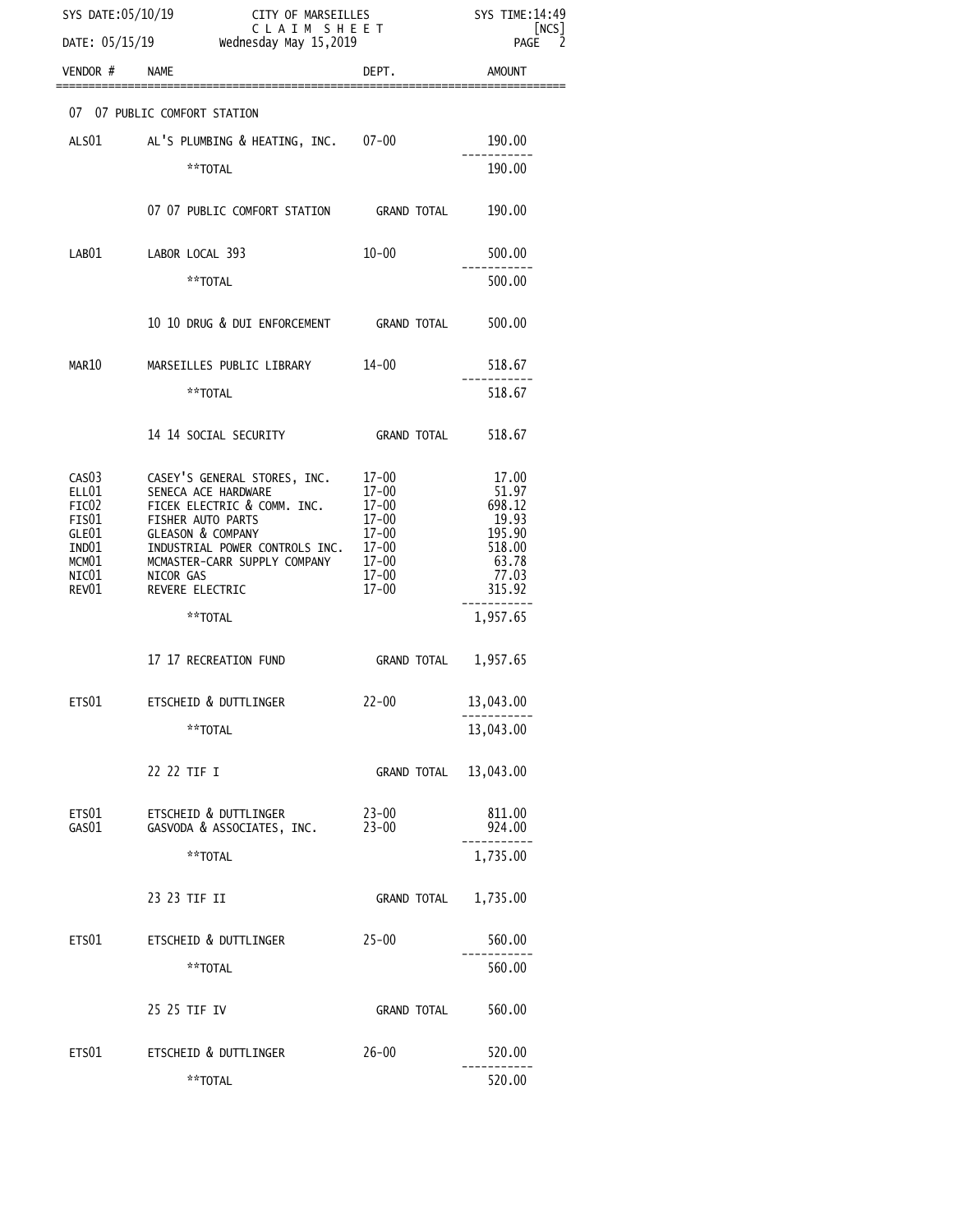| SYS DATE: 05/10/19<br>CITY OF MARSEILLES<br>CLAIM SHEET<br>DATE: 05/15/19<br>Wednesday May 15,2019                                                                                                                                              |                                                                                                                                                                                                                                                                                                                                                                                                                                                                                        |                                                                                                                                                                                                                                        | SYS TIME: 14:49<br>NCS<br>PAGE<br>3                                                                                                                                                                  |  |
|-------------------------------------------------------------------------------------------------------------------------------------------------------------------------------------------------------------------------------------------------|----------------------------------------------------------------------------------------------------------------------------------------------------------------------------------------------------------------------------------------------------------------------------------------------------------------------------------------------------------------------------------------------------------------------------------------------------------------------------------------|----------------------------------------------------------------------------------------------------------------------------------------------------------------------------------------------------------------------------------------|------------------------------------------------------------------------------------------------------------------------------------------------------------------------------------------------------|--|
| VENDOR#                                                                                                                                                                                                                                         | <b>NAME</b>                                                                                                                                                                                                                                                                                                                                                                                                                                                                            | DEPT.                                                                                                                                                                                                                                  | AMOUNT                                                                                                                                                                                               |  |
| 26<br>26 TIF V                                                                                                                                                                                                                                  |                                                                                                                                                                                                                                                                                                                                                                                                                                                                                        |                                                                                                                                                                                                                                        |                                                                                                                                                                                                      |  |
|                                                                                                                                                                                                                                                 | 26 26 TIF V                                                                                                                                                                                                                                                                                                                                                                                                                                                                            | GRAND TOTAL 520.00                                                                                                                                                                                                                     |                                                                                                                                                                                                      |  |
| ETS01                                                                                                                                                                                                                                           | ETSCHEID & DUTTLINGER                                                                                                                                                                                                                                                                                                                                                                                                                                                                  | $30 - 00$                                                                                                                                                                                                                              | 4,098.00                                                                                                                                                                                             |  |
|                                                                                                                                                                                                                                                 | **TOTAL                                                                                                                                                                                                                                                                                                                                                                                                                                                                                |                                                                                                                                                                                                                                        | 4,098.00                                                                                                                                                                                             |  |
|                                                                                                                                                                                                                                                 | 30 30 STREETS/CAPITAL IMPROVEMENTS GRAND TOTAL 4,098.00                                                                                                                                                                                                                                                                                                                                                                                                                                |                                                                                                                                                                                                                                        |                                                                                                                                                                                                      |  |
| ETS01<br>POH <sub>01</sub>                                                                                                                                                                                                                      | ETSCHEID & DUTTLINGER<br>JOHN POHAR AND SONS, INC.                                                                                                                                                                                                                                                                                                                                                                                                                                     | $50 - 00$<br>$50 - 00$                                                                                                                                                                                                                 | 1,960.00<br>33,675.60                                                                                                                                                                                |  |
|                                                                                                                                                                                                                                                 | **TOTAL                                                                                                                                                                                                                                                                                                                                                                                                                                                                                |                                                                                                                                                                                                                                        | 35,635.60                                                                                                                                                                                            |  |
|                                                                                                                                                                                                                                                 | 50 50 STORMWATER MANAGEMENT FUND GRAND TOTAL                                                                                                                                                                                                                                                                                                                                                                                                                                           |                                                                                                                                                                                                                                        | 35,635.60                                                                                                                                                                                            |  |
| CAS <sub>03</sub><br>ETS01<br>FIS01<br>HOM04<br>J0S02<br>MAR <sub>04</sub><br>MAR14<br>MCM01<br>NER01<br>OSF <sub>02</sub><br>POS <sub>02</sub><br>RED <sub>03</sub><br>RIV <sub>02</sub><br>SHAW3<br>TES01<br>USA01<br>WAT01<br>HOMO4<br>MAR04 | CASEY'S GENERAL STORES, INC.<br>ETSCHEID & DUTTLINGER<br>FISHER AUTO PARTS<br>ILLINOIS POWER MARKETING D/B/A<br>JOSH SHEEDY<br>MARSEILLES SHEET METAL, INC.<br>MARSEILLES TELEPHONE COMPANY<br>MCMASTER-CARR SUPPLY COMPANY<br>NERDS ON CALL/FACET<br>OSF HEALTHCARE<br>POSTMASTER<br>RED'S TRUCK REPAIR INC<br>RIVER REDI-MIX<br>SHAW MEDIA<br>T.E.S.T.<br>USA BLUE BOOK<br>WATER PRODUCTS COMPANY<br>**TOTAL<br>ILLINOIS POWER MARKETING D/B/A 51-10<br>MARSEILLES SHEET METAL, INC. | $51 - 00$<br>$51 - 00$<br>$51 - 00$<br>$51 - 00$<br>$51 - 00$<br>$51 - 00$<br>$51 - 00$<br>$51 - 00$<br>$51 - 00$<br>$51 - 00$<br>$51 - 00$<br>$51 - 00$<br>$51 - 00$<br>$51 - 00$<br>$51 - 00$<br>$51 - 00$<br>$51 - 00$<br>$51 - 10$ | 503.64<br>200.00<br>101.67<br>3,393.19<br>237.50<br>172.00<br>46.92<br>272.00<br>122.00<br>55.00<br>400.00<br>12.95<br>153.00<br>332.85<br>30.00<br>330.07<br>939.00<br>7.301.79<br>573.20<br>130.00 |  |
|                                                                                                                                                                                                                                                 | **TOTAL<br>51 51 WATER FUND                                                                                                                                                                                                                                                                                                                                                                                                                                                            | GRAND TOTAL                                                                                                                                                                                                                            | 703.20<br>8,004.99                                                                                                                                                                                   |  |
| CER04<br>CUL <sub>02</sub><br>ELL01<br>ETS01<br>GLE01<br>HAW05<br>HKS01<br>HOM04<br>J0S02<br>MAR14<br>MCM01<br>NER01<br>NIC01<br>POS <sub>02</sub><br>USA01                                                                                     | CERTIFIED BALANCE & SCALE CORP.<br>CULLIGAN<br>SENECA ACE HARDWARE<br>ETSCHEID & DUTTLINGER<br><b>GLEASON &amp; COMPANY</b><br>HAWKINS, INC.<br>HICKSGAS MARSEILLES, INC.<br>ILLINOIS POWER MARKETING D/B/A<br>JOSH SHEEDY<br>MARSEILLES TELEPHONE COMPANY<br>MCMASTER-CARR SUPPLY COMPANY<br>NERDS ON CALL/FACET<br>NICOR GAS<br><b>POSTMASTER</b><br>USA BLUE BOOK                                                                                                                   | $52 - 00$<br>$52 - 00$<br>$52 - 00$<br>$52 - 00$<br>$52 - 00$<br>$52 - 00$<br>$52 - 00$<br>$52 - 00$<br>$52 - 00$<br>$52 - 00$<br>$52 - 00$<br>$52 - 00$<br>$52 - 00$<br>$52 - 00$<br>$52 - 00$                                        | 196.00<br>12.30<br>126.54<br>120.00<br>65.77<br>50.00<br>41.10<br>5,323.50<br>237.50<br>54.92<br>176.48<br>122.00<br>334.28<br>400.00<br>306.29                                                      |  |
|                                                                                                                                                                                                                                                 | **TOTAL                                                                                                                                                                                                                                                                                                                                                                                                                                                                                |                                                                                                                                                                                                                                        | 7,566.68                                                                                                                                                                                             |  |